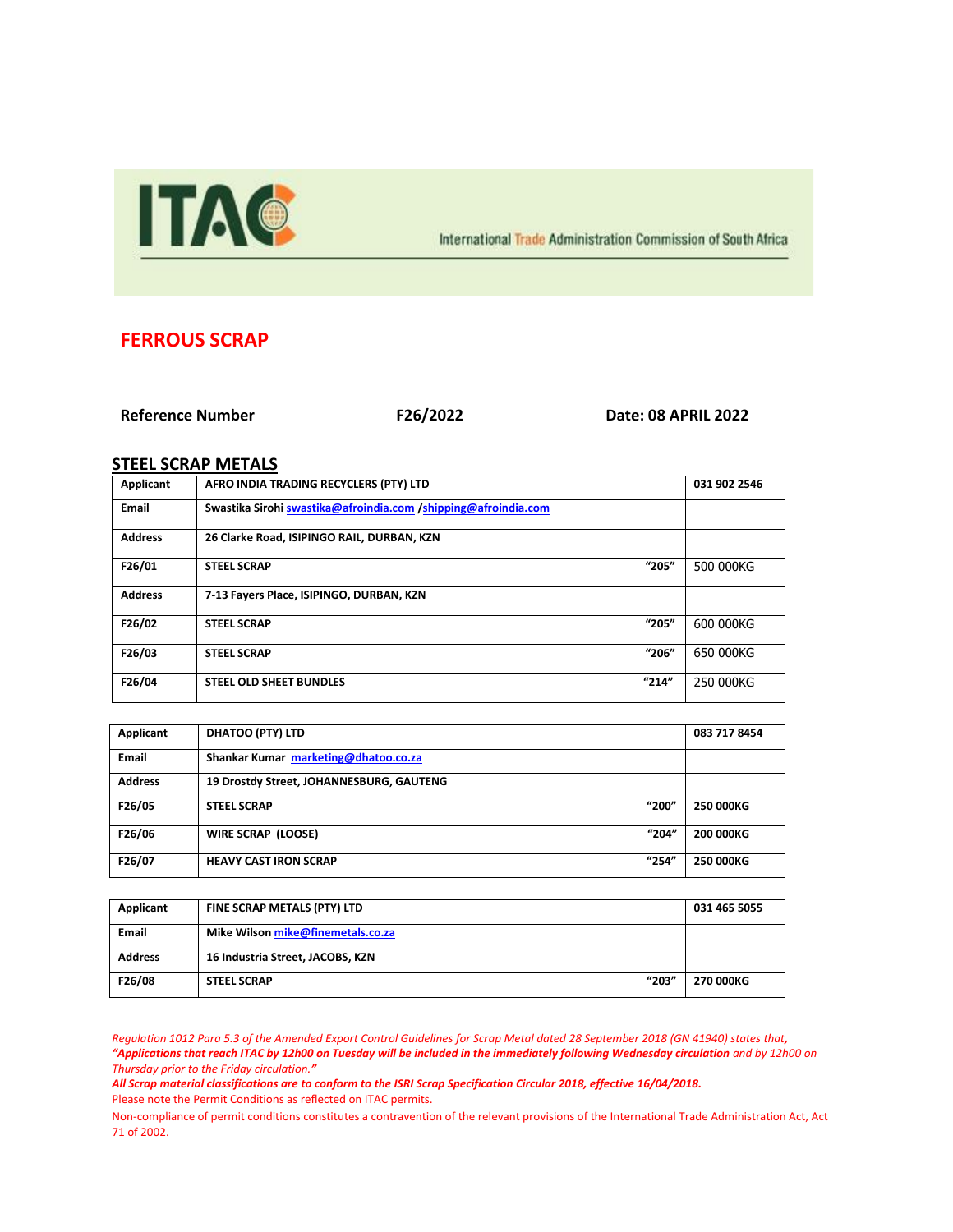| Applicant      | <b>METALBANK RECYCLING CC</b>                    | 032 946 0409 |
|----------------|--------------------------------------------------|--------------|
| <b>Email</b>   | Robby Mc Clelland robby@metalbank.co.za          |              |
| <b>Address</b> | 41-44 Phila Ndwandwa Road, ISIPINGO, DURBAN, KZN |              |
| F26/09         | "201"<br><b>STEEL SCRAP</b>                      | 300 000KG    |

| Applicant      | <b>METCOR TRADING (PTY) LTD</b>                        |       | 031 940 6796     |
|----------------|--------------------------------------------------------|-------|------------------|
| <b>Email</b>   | Alwyn Borrajeiro gborrajeiro@metcor.co.za              |       |                  |
| <b>Address</b> | 2 Aberdare Drive, PHOENIX INDUSTRIAL PARK, DURBAN, KZN |       |                  |
| F26/10         | <b>STEEL SCRAP</b>                                     | "205" | <b>200 000KG</b> |
| F26/11         | <b>STEEL OLD SHEET BUNDLES</b>                         | "214" | 56 000KG         |
| <b>Address</b> | 14 Sugarbush Crescent, Mohogany Ridge, WESTMEAD        |       |                  |
| F26/12         | <b>STEEL SCRAP</b>                                     | "205" | <b>200 000KG</b> |

| Applicant      | PREMIER SCRAP METAL (Pty) Ltd                           | 031 500 1813 |
|----------------|---------------------------------------------------------|--------------|
| <b>Email</b>   | Pachaiyappan sales@premierscrap.co.za                   |              |
| <b>Address</b> | 30 Aberdare Drive, Phoenix Industrial Park, DURBAN, KZN |              |
| F26/13         | "214"<br><b>STEEL OLD SHEET BUNDLES</b>                 | 250 000KG    |

| Applicant      | STOTT METAL COMPANY T/A DURBAN METAL COMPANY (Pty) Ltd | 031 312 2226 |
|----------------|--------------------------------------------------------|--------------|
| <b>Email</b>   | Paul Perry durbanmetals@gmail.com                      |              |
| <b>Address</b> | 1141 Umgeni Road, DURBAN                               |              |
| F26/14         | "201"<br><b>STEEL SCRAP</b>                            | 250 000KG    |

| Applicant      | SUNRISE IRON AND STEEL CO (PTY) LTD             | 032 537 6060 |
|----------------|-------------------------------------------------|--------------|
| <b>Email</b>   | Steven Moorghen admin@sunriseironandsteel.co.za |              |
| <b>Address</b> | 6 Sugarcane road, OTTAWA, VERULAM, KZN          |              |
| F26/15         | "201"<br><b>STEEL SCRAP</b>                     | 500 000KG    |
| F26/16         | "214"<br>STEEL OLD SHEET BUNDLES                | 250 000KG    |

| Applicant      | SWAN METAL RECYCLERS (PTY) LTD                  | 031 171 0756     |
|----------------|-------------------------------------------------|------------------|
| <b>Email</b>   | Azmuth Chan info2@swanmetals.com                |                  |
| <b>Address</b> | 221/222 Springdale Place, SRPINGFIELD PARK, KZN |                  |
| F26/17         | "200"<br><b>STEEL SCRAP</b>                     | <b>250 000KG</b> |
| F26/18         | "201"<br><b>STEEL SCRAP</b>                     | <b>250 000KG</b> |
| F26/19         | "214"<br><b>STEEL OLD SHEET BUNDLES</b>         | 200 000KG        |

*Regulation 1012 Para 5.3 of the Amended Export Control Guidelines for Scrap Metal dated 28 September 2018 (GN 41940) states that, "Applications that reach ITAC by 12h00 on Tuesday will be included in the immediately following Wednesday circulation and by 12h00 on Thursday prior to the Friday circulation."*

*All Scrap material classifications are to conform to the ISRI Scrap Specification Circular 2018, effective 16/04/2018.* Please note the Permit Conditions as reflected on ITAC permits.

Non-compliance of permit conditions constitutes a contravention of the relevant provisions of the International Trade Administration Act, Act 71 of 2002.